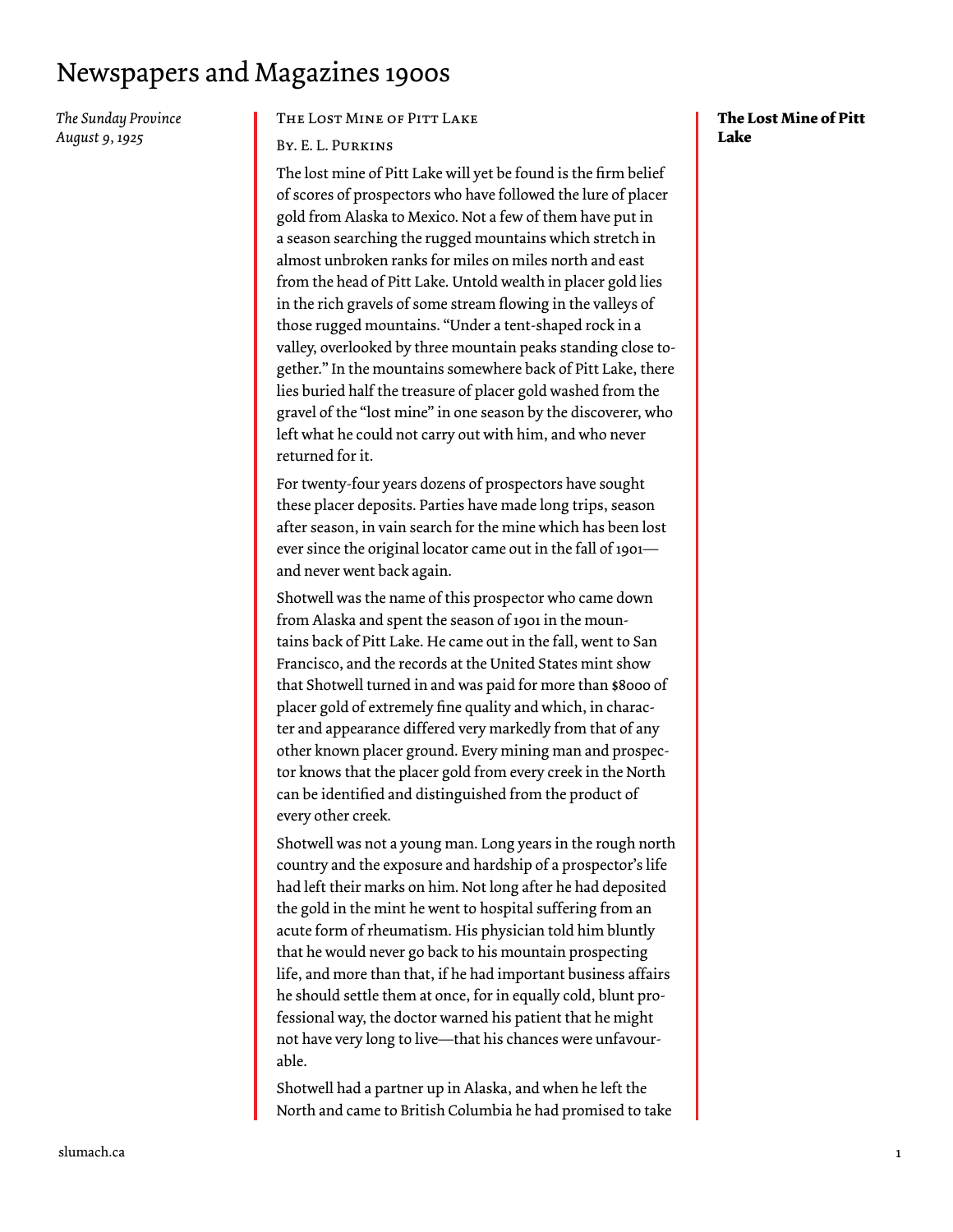him in on any find he made—the prospector's usual unwritten fifty-fifty basis working both ways in good or bad luck. The partner received a letter from Shotwell and it was the last communication he ever sent, for before it was read the doctor's verdict proved correct, and the old prospector had gone to the last unknown field. The letter he sent told of having found fabulous rich placer ground in the mountains back of Pitt Lake—"so rich," said the letter, "that the Yukon is not in the same category."

Shotwell's last letter told of the deposit in the San Francisco mint of the gold he had carried out as the result of his season's operations. But it told more. That was but half of the gold he washed from the wonderful treasure house he had discovered. Unable to carry it all, Shotwell said, he had buried as much as he brought out. His shovel, pick and pan and such camping outfit as he did not require for his trip out to civilization had been buried along the sack of gold, "under a tent-shaped rock, in a valley overlooked by three mountain peaks standing close together."

Full directions were contained in the letter telling how to make the journey in from the head of Pitt Lake to the point where the "golden cache" was buried. Then further directions how to find the ground which Shotwell had worked during the summer. His crude diggings, his equally crude and primitive sluice, boxes, and dump of waste gravel would tell the seeker when he had arrived at the new goldfield.

That was all. Ever since party after party has come in over those forbidding mountains which seem to form an impassable barrier—and do—to all but the hardiest type of prospector, seasoned in the strenuous life of the pack trail. To such, the mountains show no barrier which can not be passed. But pass as they might, search as they would, the lost mine of Shotwell has not so far been relocated, unless one old prospector, now past the age when he can dare the rigors of the wilds, also found the rich ground first discovered in 1901.

This old prospector still lives in Vancouver. His last trip was made about ten years ago. He went in alone—no one ever really knew where he went, except that he made the trip to the head of Pitt Lake and then disappeared. But every season for several years he came out late in the fall with some \$5000 to \$7000 in gold dust and nuggets. The last time he made his lonely trip out from his secret location he met with a mishap which gave him a broken leg, several cracked ribs, and a dislocated shoulder, from a fall in the mountains. None but a hardy prospector could have fashioned the rough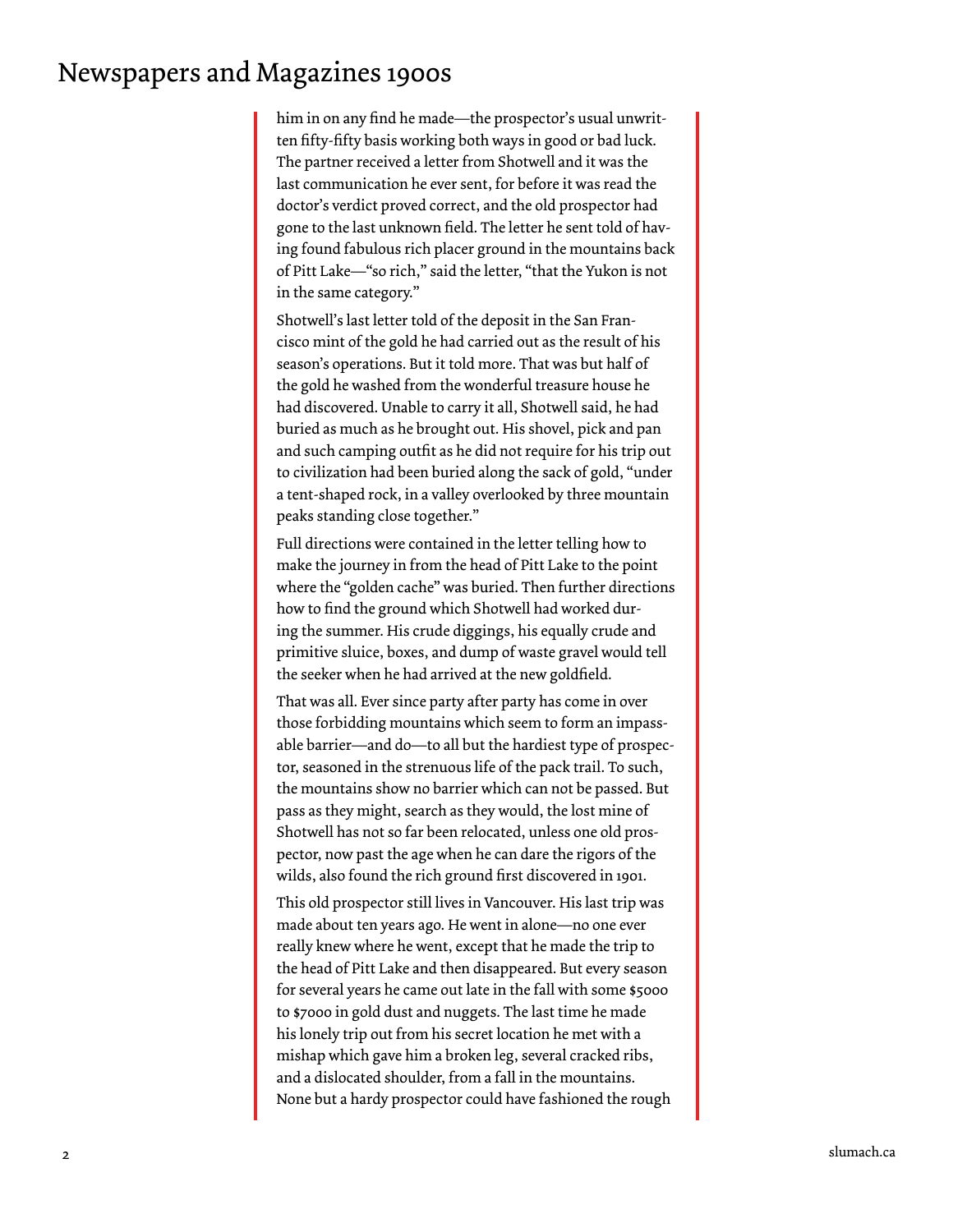crutches on which he made his slow and painful egress from the mountains to where he could reach civilization by easier means of travel. The accident and its results forced the sturdy old mountaineer to abandon his yearly visits. He still lives in quiet comfort in the coast city, and possibly not even his banker knows the original source of savings from his years working in solitude on the lost mine of Pitt Lake. Like many another prospector, he clings to his secret. No one has ever yet secured from him the slightest inkling of the road to take, the means of identifying the spot where the wealth awaits the finder.

Of many others who have from time to time essayed the quest of this lost mine, Andy Hanson, sturdy, young, energetic and venturesome, has been the most tenacious of the apparently hopeless hunt.

It is nearly ten years now since Andy Hanson last made the trip into the Rabbit Ears mountains. He is a logger as well as a miner. And anyone knows that logging is fully as hazardous and speculative a calling as prospecting or placer mining. In the years that have passed since he made his last season's trip into the Pitt Lake country, Andy has "gone broke" a couple of times through his misfortune in the logging game. Once he lost four booms in one season. But that is not the story he likes to dwell on. The lost mine holds his imagination, and this autumn again he will take up the long abandoned search for the treasure trove of Rabbit Ear mountains.

Four seasons in all did Andy Hanson and his partners spend in the task of searching for the placer gravels from which they would wash satisfying fortunes when found. Four seasons ended and they came out without success, but not discouraged. They know it is only a question of time—and luck, the lodestar of every prospector. "We found many a tent-shaped rock," says Hanson, "but never the one under which Shotwell cashed his poke of nuggets and his shovel and pan. This time, when we go in, we will stay till we find it. I have a hunch that this time we are going to be lucky, and I always play hunches." So does every true prospector with the glow of the lone trail in the back of his eyes.

Time and again on the trail, in or out, and while roving the mountains and valleys of that great terrain of boundless mountain peaks, Hanson has met with others, all in the quest of the lost mine. Several times he has met parties who came in because they had received a letter purporting to be a copy of Shotwell's last letter to his old Alaskan partner. Some of these parties came from the far east, some from the south,